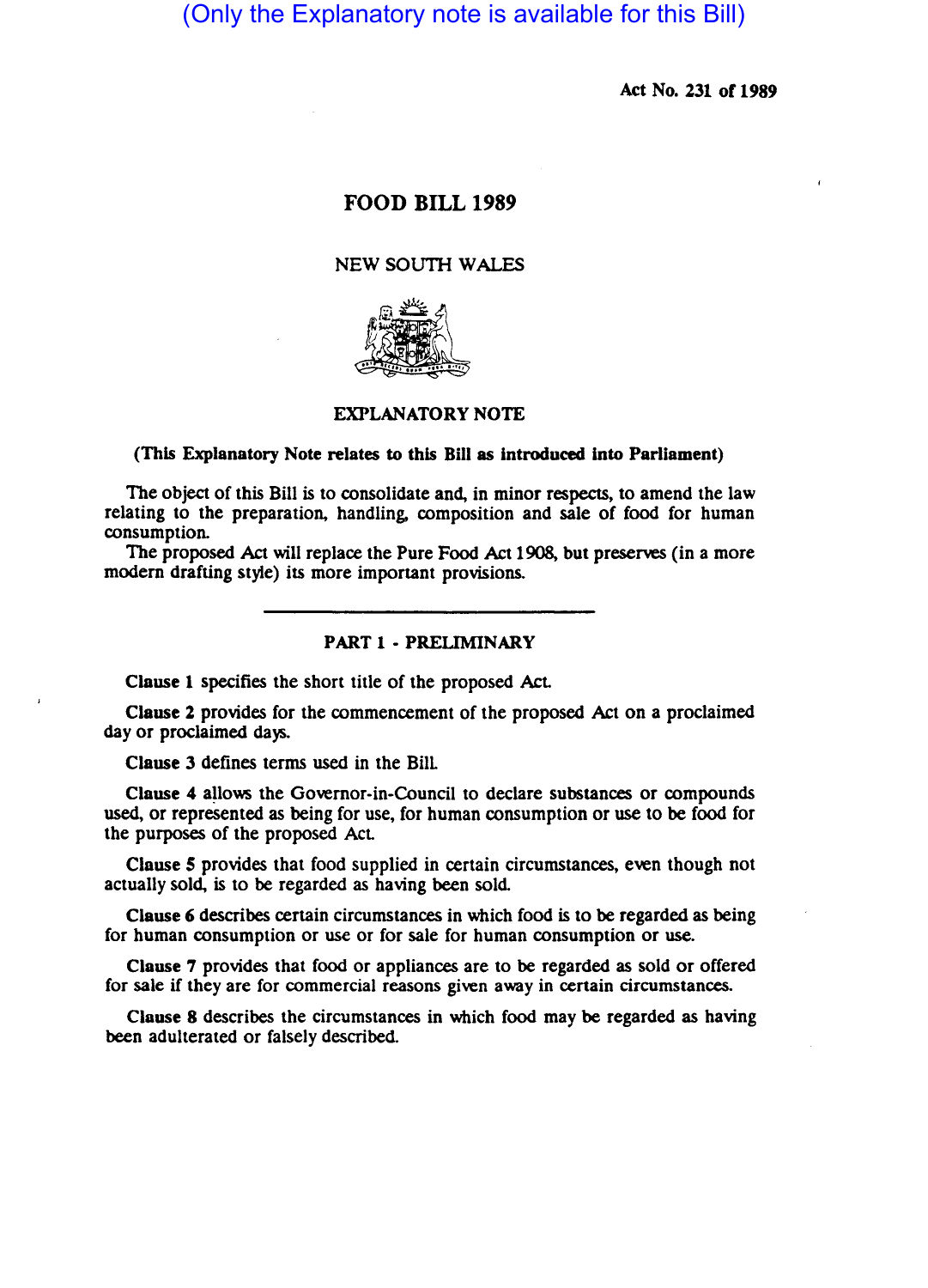### PART 2 • UNLAWFUL PRACTICES

Clause 9 prohibits the sale of food which is adulterated or falsely described and the preparation or sale of food not complying with a prescribed standard

Clause 10 prohibits the sale of food that is not of the nature, substance, quality, composition, or standard demanded by the purchaser.

Clause 11 prohibits, with minor exceptions, the consignment of food that is adulterated or falsely described or that does not comply with the requirements of the proposed Act or regulations in relation to packaging and labelling of food or food packages.

Clause 12 prohibits the sale of food that does not comply with the requirements of the proposed Act or regulations in relation to packaging.

Clause 13 prohibits the sale of food that does not comply with certain requirements in relation to labelling of food or food packages.

Clause 14 prohibits false advertising of food.

### PART 3· INSPECTION AND ANALYSIS

### Division 1 • Inspectors' powers

Clause *IS* sets out the powers ofinspectors under the proposed Act to enter places and vehicles and to inspect records, appliances, food and food packages, advertising materials and other matter connected with food and its preparation. Inspectors are also empowered to select and obtain samples of food for sale in order to analyse them to see whether the food complies with the proposed Act and the regulations.

Clause 16 empowers an inspector to seize any food. appliance, packaging or labelling or advertising material which the inspector reasonably believes is evidence of an offence against the proposed Act or the regulations.

Clause 17 empowers an inspector who has entered any place or vehicle pursuant to proposed section 15 to require a person engaged or employed in that place or vehicle to produce records relating to food or its manufacture or handling or appliances used in connection with food

Clause 18 allows a justice to issue a warrant permitting an inspector to enter a place or vehicle which is unoccupied or to which admission is likely to be refused.

### Division 2 • Items seized by inspectors

Clause 19 defines a term used in the proposed Division.

Clause 20 provides for the keeping of any item seized under the proposed Part pending its production as evidence.

Clause 21 provides for the return of any seized item where it appears that it is not evidence of any offence.

Clause 22 provides that, subject to any successful action for disallowance of the seizure, a seized item becomes the property of the Crown after 10 days.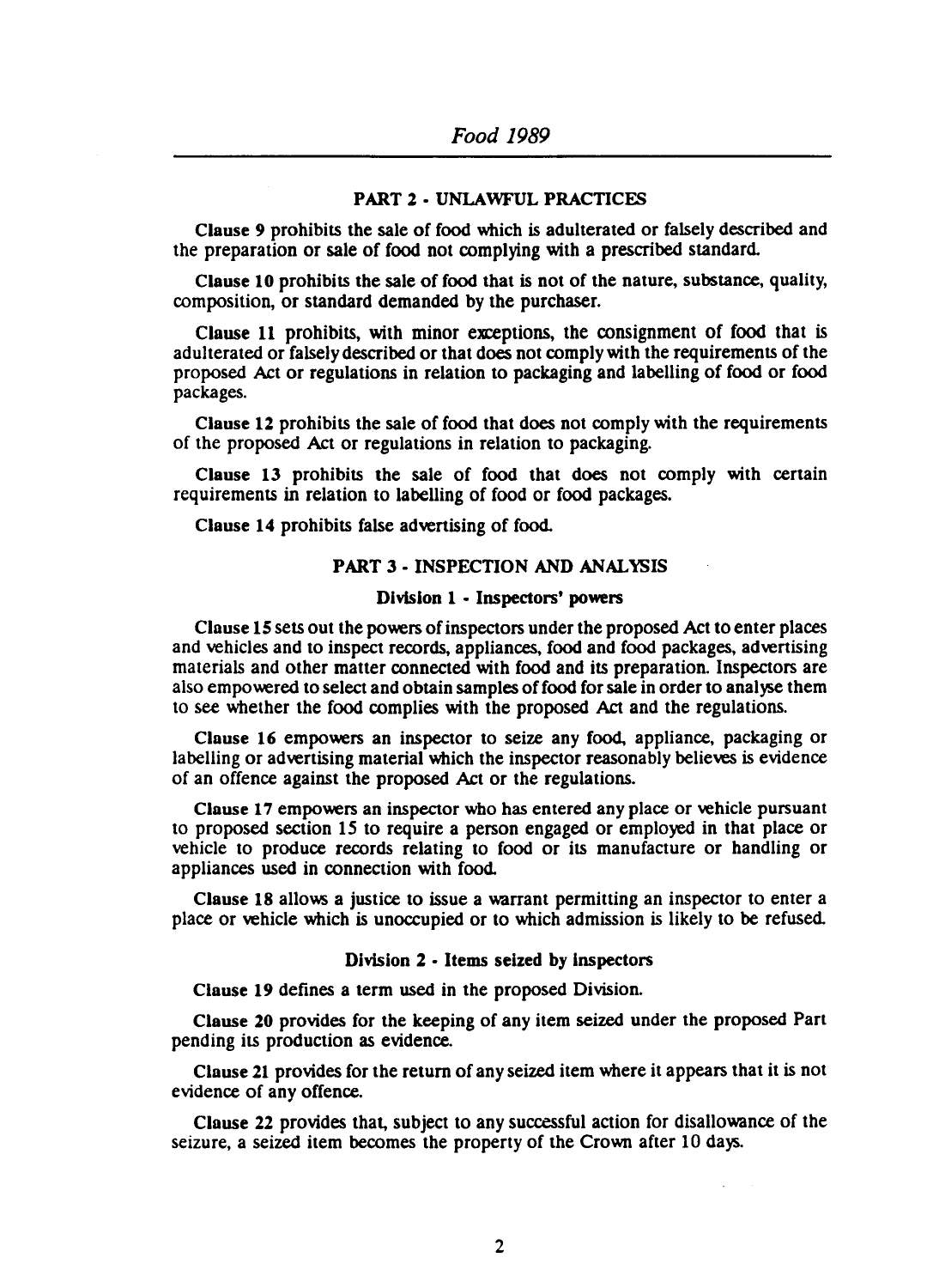Clause 23 provides that any costs incurred by the Depanment of Health in destroying or disposing of a forfeited item may be recovered from the owner if the owner is convicted of an offence in respect of the item.

Clause 24 provides for the return of any item forfeited to the Crown under proposed section 22 where it appears that it is not evidence of any offence.

Clause 25 allo\\5 an inspector to destroy any seized food item that has gone rotten.

Clause 26 allo\\5 a person claiming entitlement to any seized item to apply to the District Court, within 10 days after the seizure, for an order disallowing the seizure.

Clause 27 provides that the authority by whom the inspector who seized an item was appointed is entitled to appear as respondent to an application under proposed section 26.

Clause 28 provides that the court, on hearing an application for disallowance of a seizure, must grant the application if it is satisfied that the applicant is entitled to the seized item, unless it is proved beyond reasonable doubt that an offence was committed, of which the item was evidence, or unless there are other exceptional circumstances.

Clause 29 allows the court to make orders ancillary to an order disallowing a seizure.

Clause 30 allows the court to adjourn an application for disallowance of a seizure if it is satisfied that the seized item is required to be produced as evidence in proceedings pending in another court.

## Division 3 • Procedure on taking samples

Clause 31 requires an inspector taking a sample of food for analysis to inform the owner or person in charge of the food of the inspector's intention to have the sample analysed.

Clause 32 requires an inspector to tender an amount fixed by the regulations (or, if the regulations do not fix the amount, the market value of the sample) when taking a sample of food for analysis. The taking of a sample is regarded as a sale for the purposes of a prosecution.

Clause 33 prescribes procedures to be followed in relation to the sampling of any food.

Clause 34 requires an inspector to take the whole package as a sample in the case of food that is packaged

Clause 35 declares that any requirement of proposed section 33 to leave part of a sample with the owner of the food (or his or her representative) is satisfied on delivery of the requisite part of the sample. It does not matter whether the person to whom it is delivered purports to refuse to accept it

Clause 36 dispenses with some of the requirements relating to sampling when the sample is taken from a vending machine.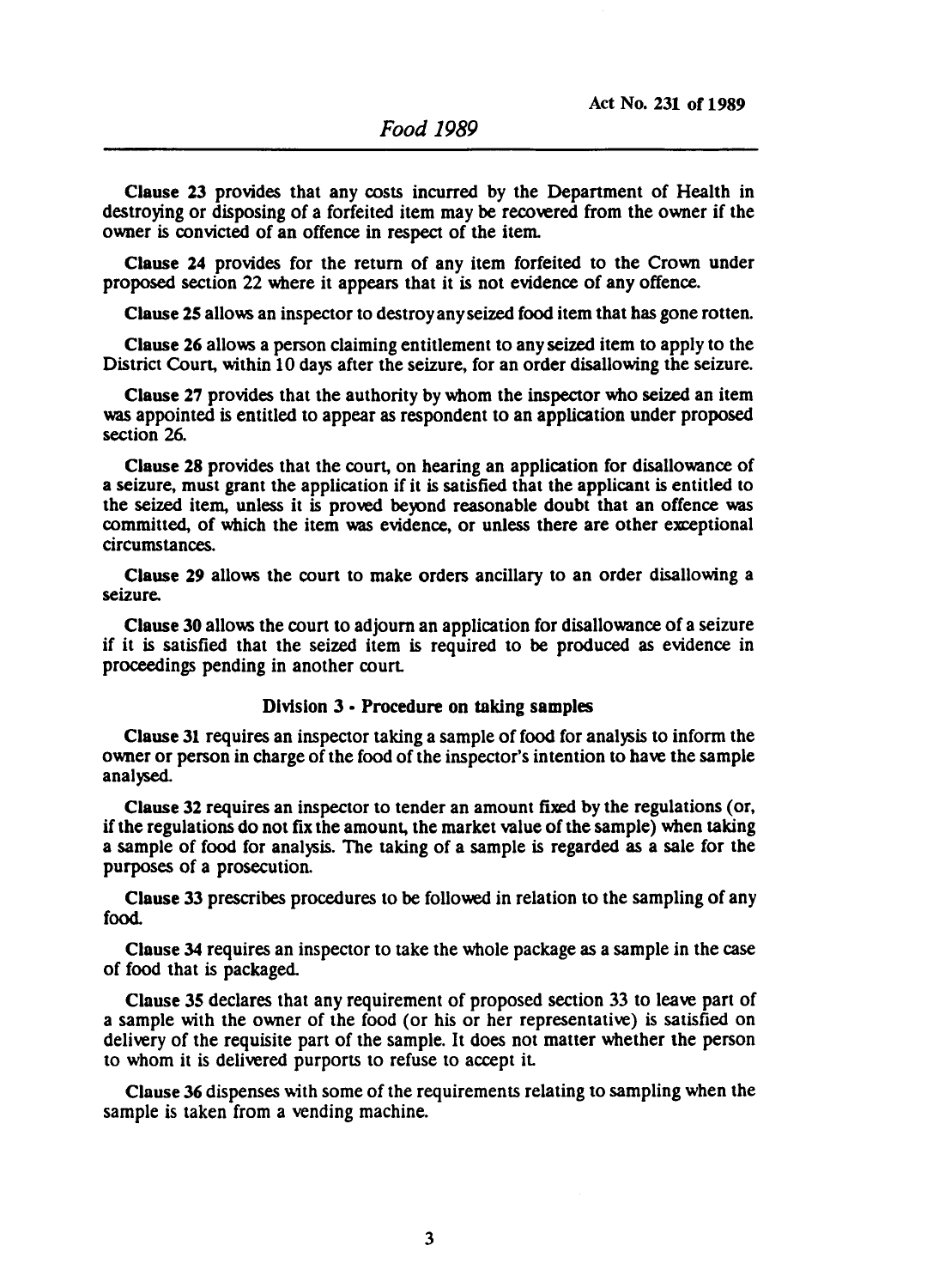Clause 37 requires an inspector who has taken a sample of food for analysis to submit the sample for analysis. If the sample is sealed. the fact that the seal is unbroken when received by the analyst is evidence that the sample is genuine and has not been tampered with.

Clause 38 requires an inspector to comply with any person's written request to obtain a sample of food for analysis.

#### Division 4 • Analysis of samples

Clause 39 requires an analyst to whom a sample is submitted to carry out (or supervise the carrying out of) an analysis in accordance with the proposed Act and regulations. When the analysis is completed. the analyst is to certify tbe results of it

Clause 40 provides that a certificate of the results of an analysis (or a duplicate copy) is admissible as evidence of the matters certified in it

Clause 41 sets out the circumstances in which the third part of a sample taken by an inspector (the part retained for future comparison with the analysed portion) is to be analysed and produced in evidence in any proceedings under the proposed Act or regulations.

Clause 42 gives the owner or manufacturer of food that has been sampled a right to obtain a copy of the result of the analysis.

Clause 43 prohibits the use, for trade purposes or advertisement, of an analysis carried out under the proposed Act

# PART 4 - PARTICULAR POWERS OF THE DIRECTOR-GENERAL

## Division 1 • Orders controlling food production etc.

Clause 44 describes the grounds on which the Director-General of the Department of Health is empowered to make orders prohibiting or controlling the production and distribution of food and ancillary matters.

Clause 4S sets out the kinds of things an order of the Director-General under this Division may provide for.

Clause 46 allows 2 kinds of orders to be made. An order can be made and served on an individual person or corporation, or it can be published in the Gazette.

Clause 47 provides for an appeal to the District Court against an order of the Director-General.

Clause 48 sets out the Court's powers on the hearing of an appeal under proposed section 47.

Clause 49 provides that it is an offence to contravene an order of the Director-General.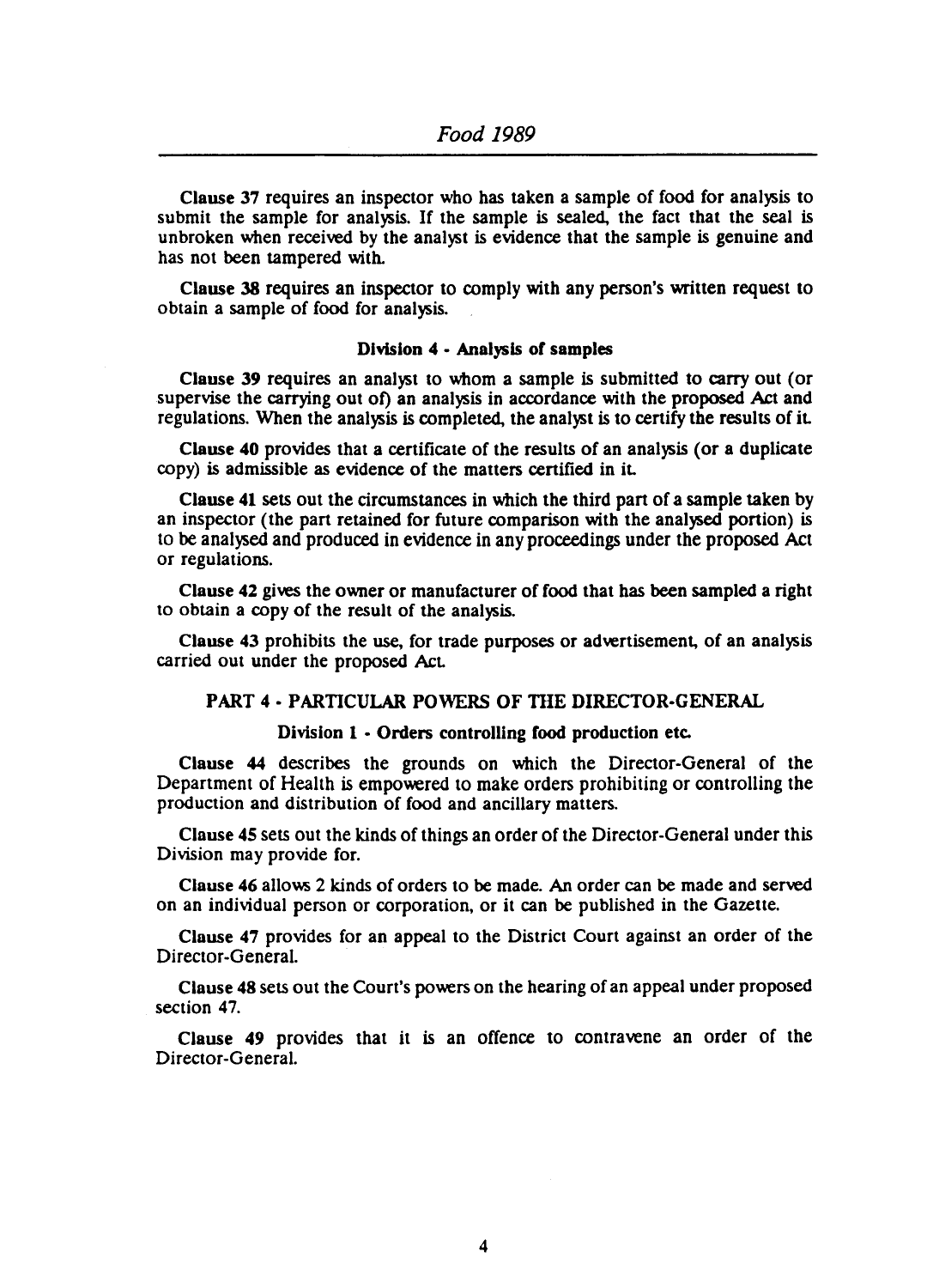#### Division 2 - Closure of dirty food stores etc.

Clause 50 defines terms used in the proposed Division.

Clause 51 allows the Director-General to serve a clean-up notice on the owner of a food store, food vehicle or food appliance. The notice requires the owner to put the store, vehicle or appliance into a clean and sanitary condition within 24 hours.

Clause 52 provides that if the Director-General is not satisfied that a clean-up notice has been complied with, the Director-General can serve a funher notice. This notice prohibits the operation of the offending food store, food vehicle or food appliance until a cenificate of clearance is obtained.

Clause 53 enables the owner of a store, vehicle or appliance affected by an order under proposed section 52 to apply to the Director-General for a further inspection in order to obtain a clearance.

Clause 54 prohibits the operation of a food store, food vehicle or food appliance while it is affected by an order under proposed section 52.

Clause 55 allows an order to be served either in relation to a food store or food vehicle as such or in relation to food appliances in it, or both.

Clause 56 enables the owner of a food store, food vehicle or food appliance affected by an order under proposed section 52 to appeal to the District Court against the refusal of an inspector to issue a certificate of clearance.

## PART 5 • LEGAL PROCEDURES AND ENFORCEMENT

Clause 57 provides for offences against the proposed Act or the regulations to be prosecuted in a summary manner in a Local Court.

Clause 58 provides that, with certain exceptions, a prosecution for an offence in relation to which a sample of food was taken by an inspector must be commenced within 90 days of obtaining the sample.

Clause 59 provides that it is an offence for a person to assault an inspector exercising his or her functions.

Clause 60 creates offences relating to obstruction of an inspector. The maximum penalty is 50 penalty units.

Clause 61 states that if an offence is committed in relation to food that is labelled, a person stated on the label to be the importer, manufacturer, processor or packager is presumed to be so, until the contrary is established.

Clause 62 prohibits interference with any official mark or seal affixed by an inspector on any container or enclosure.

Clause 63 provides for presumptions that may be made in legal proceedings. The presumptions are:

(a) that food which was sold or prepared for sale or conveyed or intended for sale was sold, prepared, conveyed or intended for sale for human consumption; and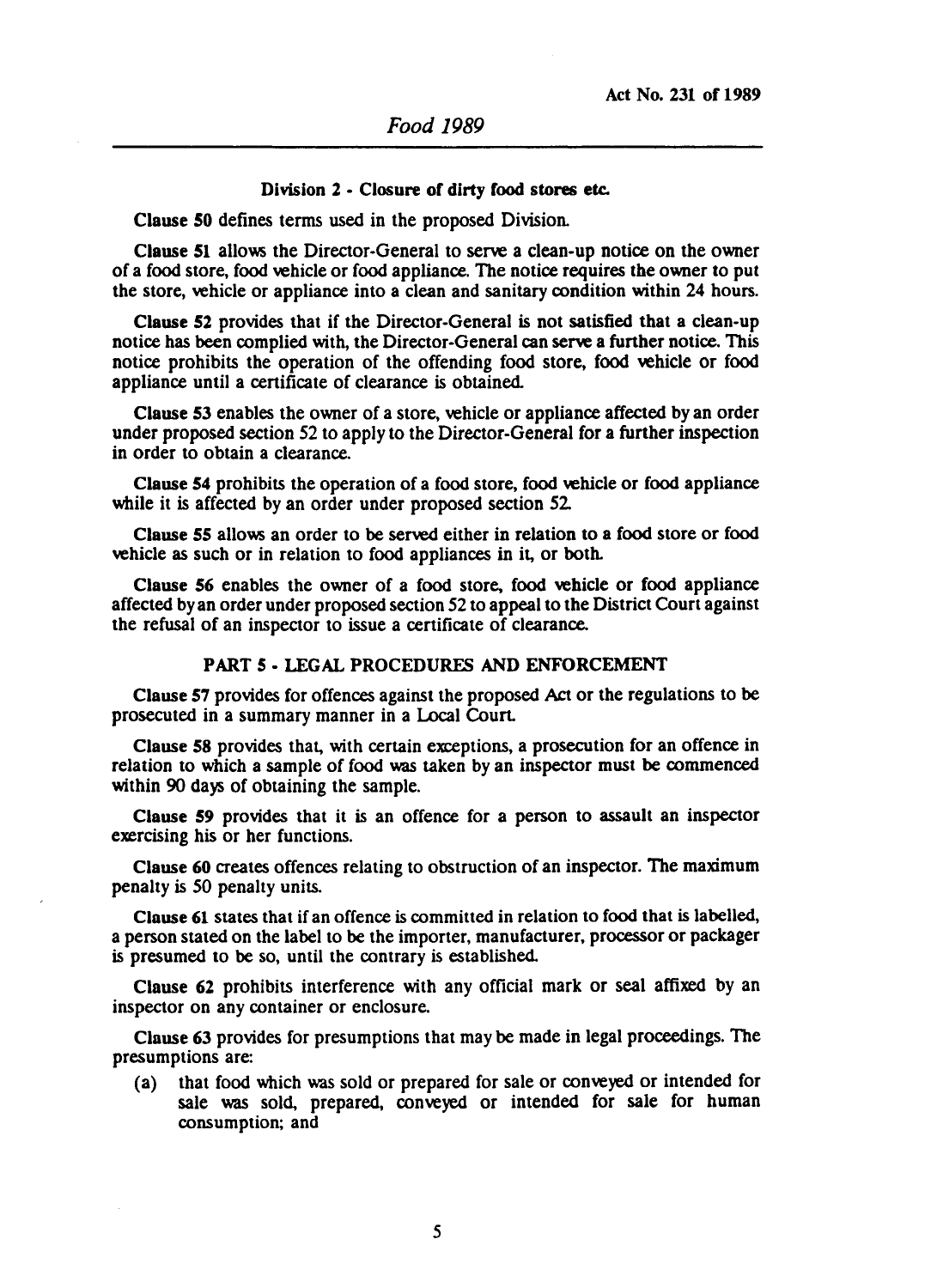- (b) that food found in any premises or vehicle used for the sale, preparation, packing, storage, handling, serving, supply or conveyance of food for sale was intended for sale for human consumption; and
- (c) that food found in any premises used for the preparation for sale of food, or in any vehicle so used, was intended to be prepared for sale.

The clause also provides that if in any proceedings under the proposed Act the defendant alleges that food sold by the defendant was not sold for human consumption, the defendant bears the onus of proving that claim.

Clause 64 excuses publishers who, in the course of business, publish an advertisement that contravenes the proposed Act or regulations.

Clause 65 requires a copy of a cenificate of analysis of any food to be served on the defendant if the cenificate is intended to be used as evidence in a prosecution. It must be served at least 7 days before the hearing.

Clause 66 allows a cenified copy, taken by an inspector, of any record to be admitted in evidence in any proceedings.

Clause 67 provides for confidentiality of information given to inspectors by members of the public. An inspector cannot be compelled in any proceedings to reveal the name of an informanL

Clause 68 provides that a document purponing to be a notice or other instrument of the Director-General is to be presumed to be authentic and is admissible in evidence in proceedings under the proposed Act without proof of the Director-General's signature.

Clause 69 requires details of prosecutions initiated by local councils or by the police to be forwarded to the Director-General

Clause 70 allows a person charged with an offence under the proposed Act or the regulations to plead, as a defence, that the person relied on a warranty of the supplier of the food concerned in the offence.

Clause 71 provides that a person, company or firm named in any proceedings referred to in proposed section 70 as having given a warranty in relation to food has a right to appear at those proceedings.

Clause 72 prescribes the offence of giving a false warranty in relation to food.

Clause 73 makes an employer liable for offences committed by his or her employees.

Clause 74 sets out the circumstances in which employees or agents, by virtue of their status as such, have a good defence to charges under the proposed Act or regulations.

Clause 7S requires an employee who intends to rely on a defence made available by proposed section 74 to give notice of that intention to the prosecutor.

Clause 76 provides that the directors or managers of a corporation that contravenes the proposed Act or regulations are themselves guilty of the same offence if they knOwingly authorised or permitted the contravention.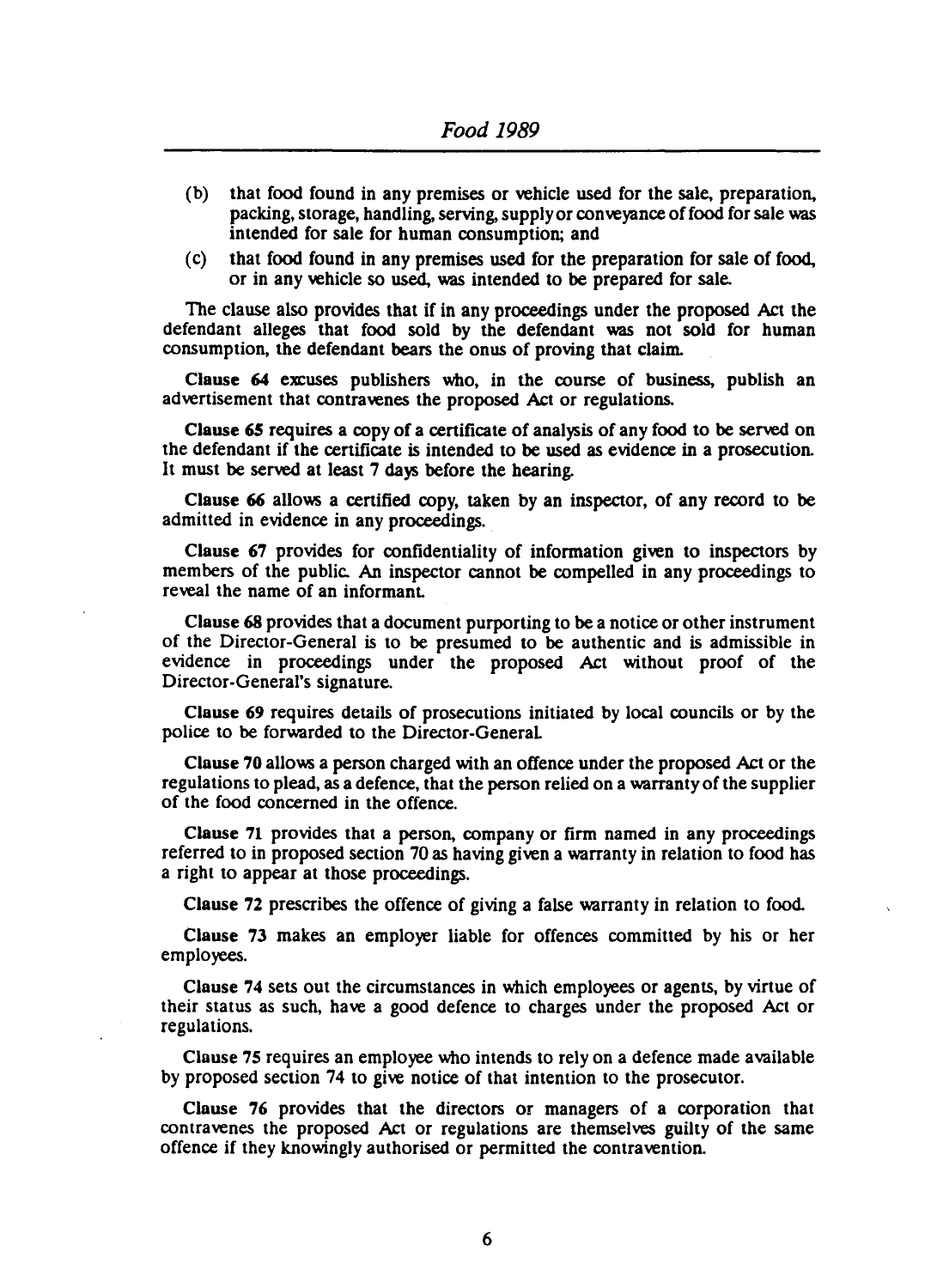### PART 6· ADMINISTRATION

Clause 77 continues in existence the Pure Food Advisory Committee established under the Pure Food Act 1908. The committee is to be known as the Food Advisory Committee.

Clause 78 sets out the functions of the committee.

Clause 79 enables inspectors to be appointed for the purposes of the proposed Act by the Director-General, local councils and police and makes provision with respect to an inspector's authority.

Clause 80 enables the Minister for Health to withdraw from a local council its power to appoint inspectors for the purposes of the proposed Act.

Clause 81 provides for the appointment by the Director-General of analysts for the purposes of the proposed Act.

Clause 82 provides for the appointment by councils of analysts for the purposes of the proposed Act.

Clause 83 provides for the disqualification of an analyst who wilfully or negligently contravenes the proposed Act

Clause 84 enables the court to order a person who has been convicted of an offence against the proposed Act or regulations to pay the costs of analysis of food that was involved in the commission of the offence.

Clause SS protects the Minister, the Director-General. inspectors. analysts and others from being sued for things they do in good faith in the execution of the proposed Act

Clause 86 prohibits the divulgence, by inspectors or other persons, of knowledge of manufacturing or trade processes which they come by in the course of carrying out their functions.

#### PART 7 • MISCELLANEOUS

Clause 87 provides that the proposed Act binds the Crown.

Clause 88 provides that the proposed Act and regulations, in the event that they are inconsistent with other laws of the State, prevail to the extent of the inconsistency, and requires new legislative proposals dealing with certain subject-matter to be submitted to the Minister for approval before being made law.

Clause 89 enables the Director-General to publish in the Government Gazette, and in an ordinary newspaper, the names and business addresses of persons convicted of second and subsequent offences against the proposed Act or the regulations.

Clause 90 enables the Governor-in-Council to make regulations in aid of the proposed Act Any such regulations may adopt the provisions of any Commonwealth or other standard, rule, code or method relating to food.